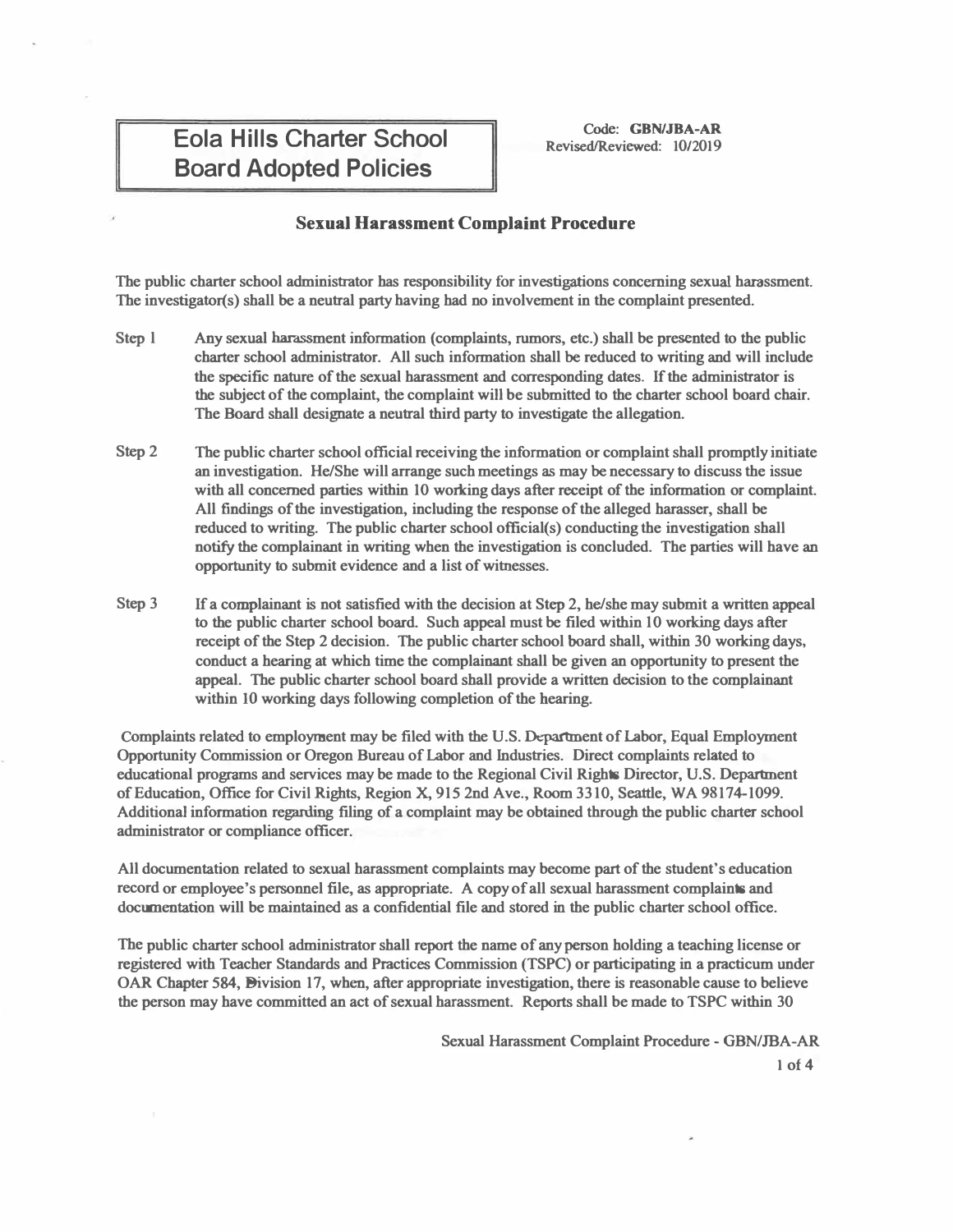**days of such a finding. Reports of sexual contact with a student shall be given to a representative from law enforcement or Oregon Department of Human Services, Community Human Services, as possible child abuse. In the event the public charter school administrator is the subject of the investigation, reports, when required, shall be made by the public charter school board chair .** 

> **Sexual Harassment Complaint Procedure - GBN/JBA-AR 2 of 4**

> > $\omega$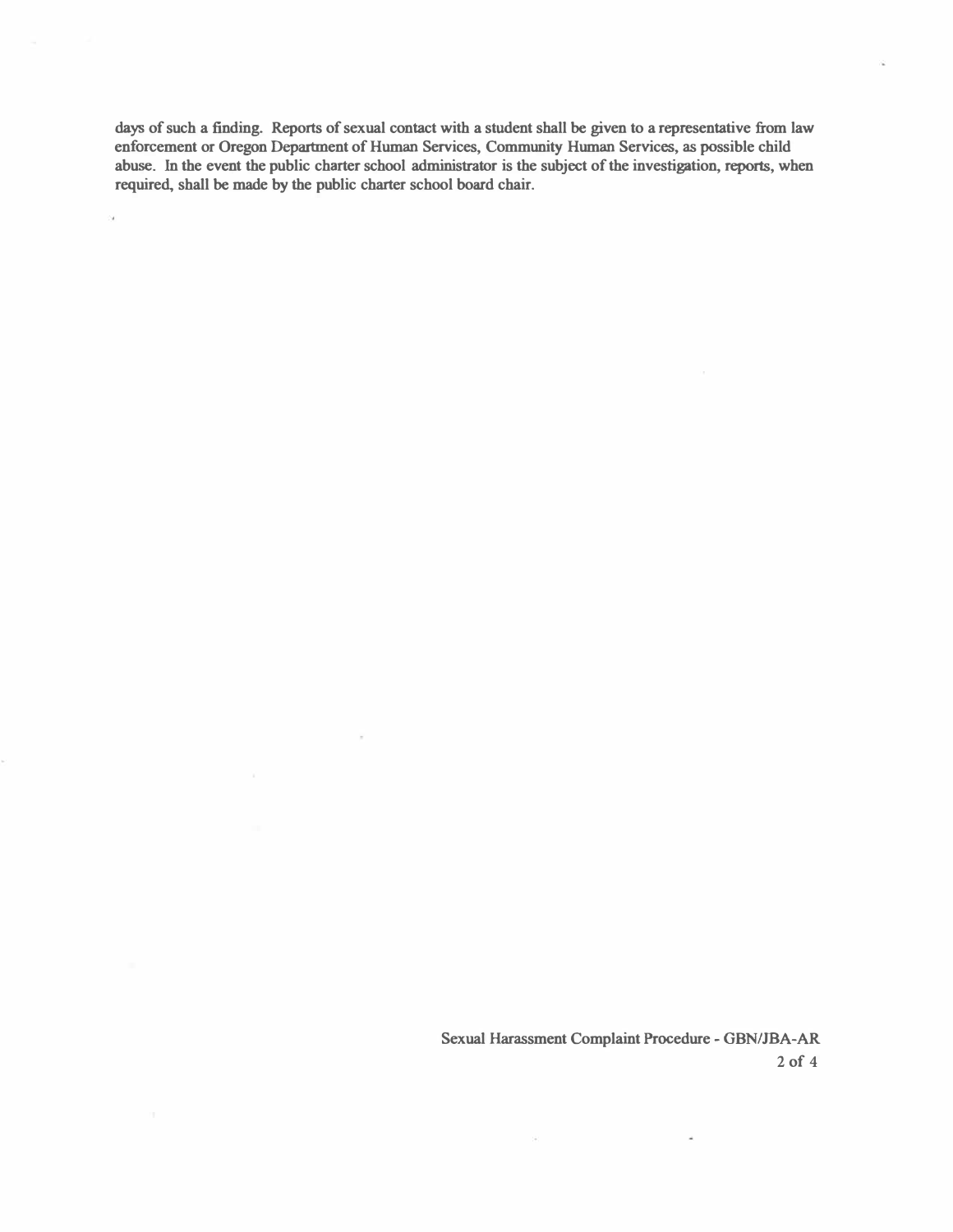## Eola Hills Charter School **SEXUAL HARASSMENT COMPLAINT FORM**

| <u> 1986 - Johann Johann Harry Barnett (f. 1986)</u>                                                                                                                                                                                 |
|--------------------------------------------------------------------------------------------------------------------------------------------------------------------------------------------------------------------------------------|
| <u>is a construction of the construction of the construction of the construction of the construction of the construction of the construction of the construction of the construction of the construction of the construction of </u> |
| <u> 1989 - Johann Amerikaanse komme en de Fryske komme fan de Fryske komme en de fan de Fryske komme</u>                                                                                                                             |
| Evidence of sexual harassment, i.e., letters, photos, etc. (attach evidence if possible): __________                                                                                                                                 |
|                                                                                                                                                                                                                                      |
| <u> 1989 - Jan J. Barristo, margolar margolar (h. 1989).</u><br><u> 1989 - Jan Barnett, fransk politiker (d. 1989)</u><br>k.<br>I agree that all of the information on this form is accurate and true to the best of my knowledge.   |
|                                                                                                                                                                                                                                      |
|                                                                                                                                                                                                                                      |
|                                                                                                                                                                                                                                      |

**Sexual Harassment Complaint Procedure - GBN/JBA-AR** 

**3 of 4**